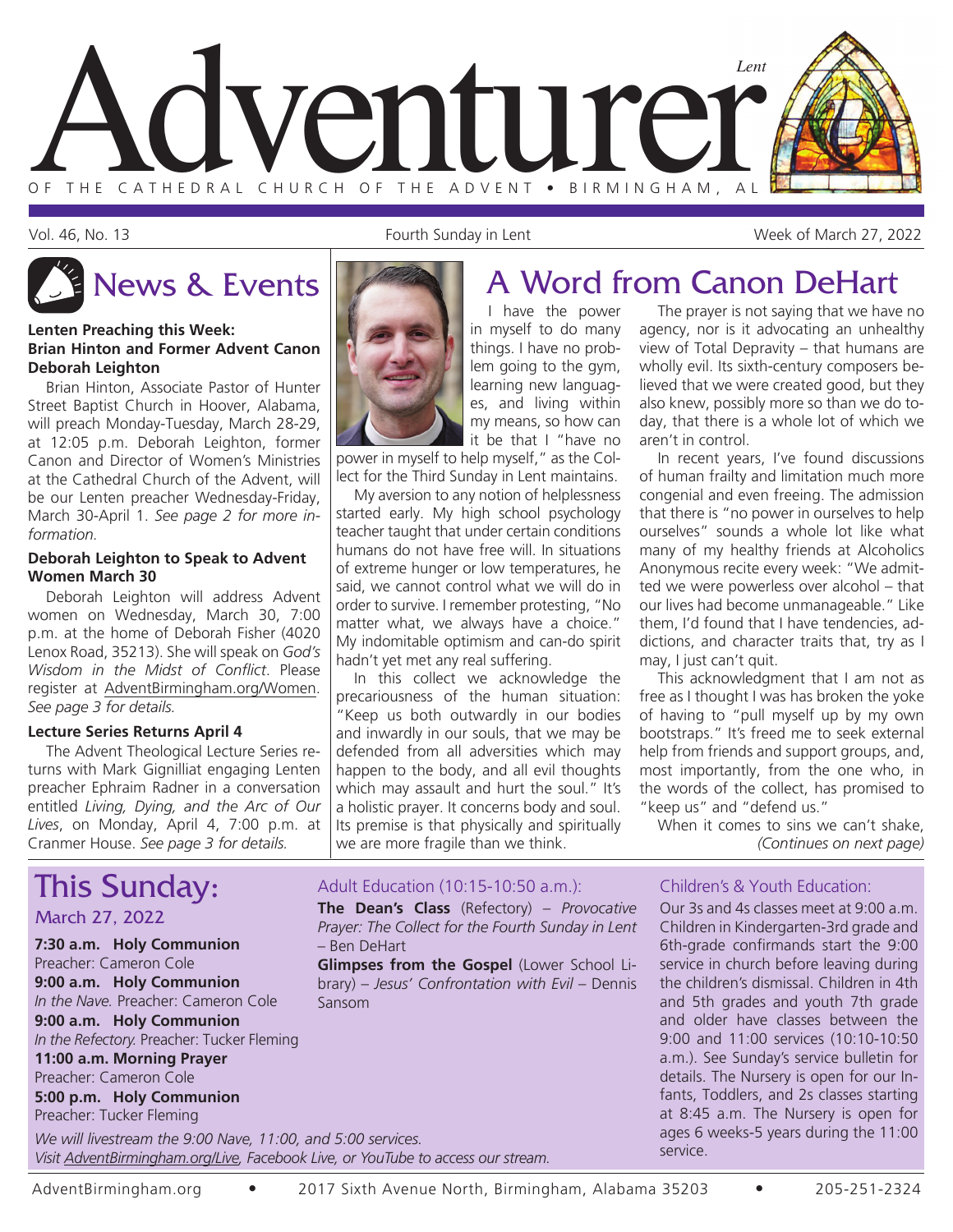

## GET INVOLVED! SEE WHAT'S GOING ON!

# worship

### Lenten Preaching Series

We hope you will join us regularly for our Preaching Series, now in its 115th year. The service runs from 12:05-12:30 p.m. each weekday of Lent (except Good Friday). Join us in-person as much as you are able, but when you can't we hope you will watch the services via livestream (AdventBirmingham.org/Live) or listen later on our audio pages (Audio.AdventBirmingham.org). To see the full schedule of preachers, visit AdventBirmingham. org/Lent.

### Lenten Preachers this Week

### **Hunter Street's Brian Hinton to Preach Monday and Tuesday**

Brian Hinton is Associate Pastor of Hunter Street Baptist Church in Hoover, Alabama, where he oversees the pastoral care ministry. In a video on the church's website, he said his role is "to help and encourage the people of Hunter Street to face the hardships of life with the hope of the gospel."



Born and raised in the Tuscaloosa, Alabama area, he earned a B.A. at the University of Alabama and a J.D. at the University of Michigan Law School. He worked as an attorney in Birmingham for 15 years before discerning a call to ministry.

Mr. Hinton attended Beeson Divinity School, where he earned his M.Div. in 2012. He has served on the pastoral staff at Hunter Street for eight years, and he has been a member of the church since he moved to Birmingham in1999. He is married to Heather, and they have four children.

### **Deborah Leighton Returns to Preach Wednesday-Friday**

Deborah Leighton joined the clergy staff of the Cathedral Church of the Advent in Birmingham, Alabama, in 2012. She was Director of Women's Ministries, and during the first part of her tenure served as Canon Missioner. In 2019 she moved for the sake of her husband's job. Since their move she has been serving at a small parish where she is now part-time Vicar.



Born and raised in Pittsburgh, Pennsyl-

vania, Ms. Leighton graduated from Wheaton College. After graduation, she spent three years in New York City pursuing an acting career. Sensing a call to ordained ministry, she attended Trinity School for Ministry. After receiving her M.Div. from Trinity, she spent a year studying filmmaking, during which time she wrote and directed three short films. She and her husband have one child.

### Lectionary this Sunday, March 27

Psalm 32 • Joshua 5:9-12 2 Corinthians 5:16-21 • Luke 15:1-3, 11b-32

### **(A Word from Canon DeHart, cont.)**

our prayer is not that God would complete our human efforts. We're not saying, "I can make it 85 percent of the way, Lord, but you've gotta take care of the remaining 15 percent." We're taking a cue from the Serenity Prayer, and acknowledging that these are "the things I cannot change," while trusting that the "Power greater than ourselves could restore us to sanity."

In the end, this prayer is an invitation to freedom. It's a call to acceptance and surrender and to no longer "chase after the wind." We may "have no power in ourselves to help ourselves" when it comes to that which we simply can't quit, but we serve the God "who raises the dead, and calls into existence the things that do not exist." He has the power to help us. He can make a way out of no way.

### Shuttle Bus Runs Tuesday-Thursday During Lent

A shuttle bus travels to the Advent on Tuesdays, Wednesdays, and Thursdays from the parking lot of First Baptist Church of Birmingham throughout Lent. The bus leaves First Baptist (located at 2209 Lakeshore Drive, 35209) at 11:30 a.m. and returns no later than 1:30 p.m.

### Nursery Provided Thursdays

During Lent we provide a nursery for children ages 6 weeks-4K on Thursdays from 11:45 a.m.-1:30 p.m. Registration is not necessary.

## *.* spiritual growth & fellowship

### Pastoral Care

### **Counseling Available with Licensed Counselor**

In addition to our clergy who offer pastoral counseling, licensed counselor Stella Schreiber *(right)* is also available to meet with individuals and couples. Living on earth and in relationships can sometimes involve times of painful transition or particular challenge. It is not unusual to have a period in our lives that is marked by pain, confusion, questions, or struggle, during which we can benefit from professional counsel. For more



information or to schedule an appointment, contact Stella directly (Stella@CathedralAdvent.com, 205-443-8558).

### memorials:

### **Gifts Were Given In Memory Of:**

**Robert W. Shepherd**: (Pastoral Care) by Clay and Miriam Morris

• (Endowment Fund) by Ann and Troy Haas

**Lella Bromberg**: (Endowment Fund) by Ann and Troy Haas **Sharon Turner:** (Mission and Outreach) by Mary and Victor Hanson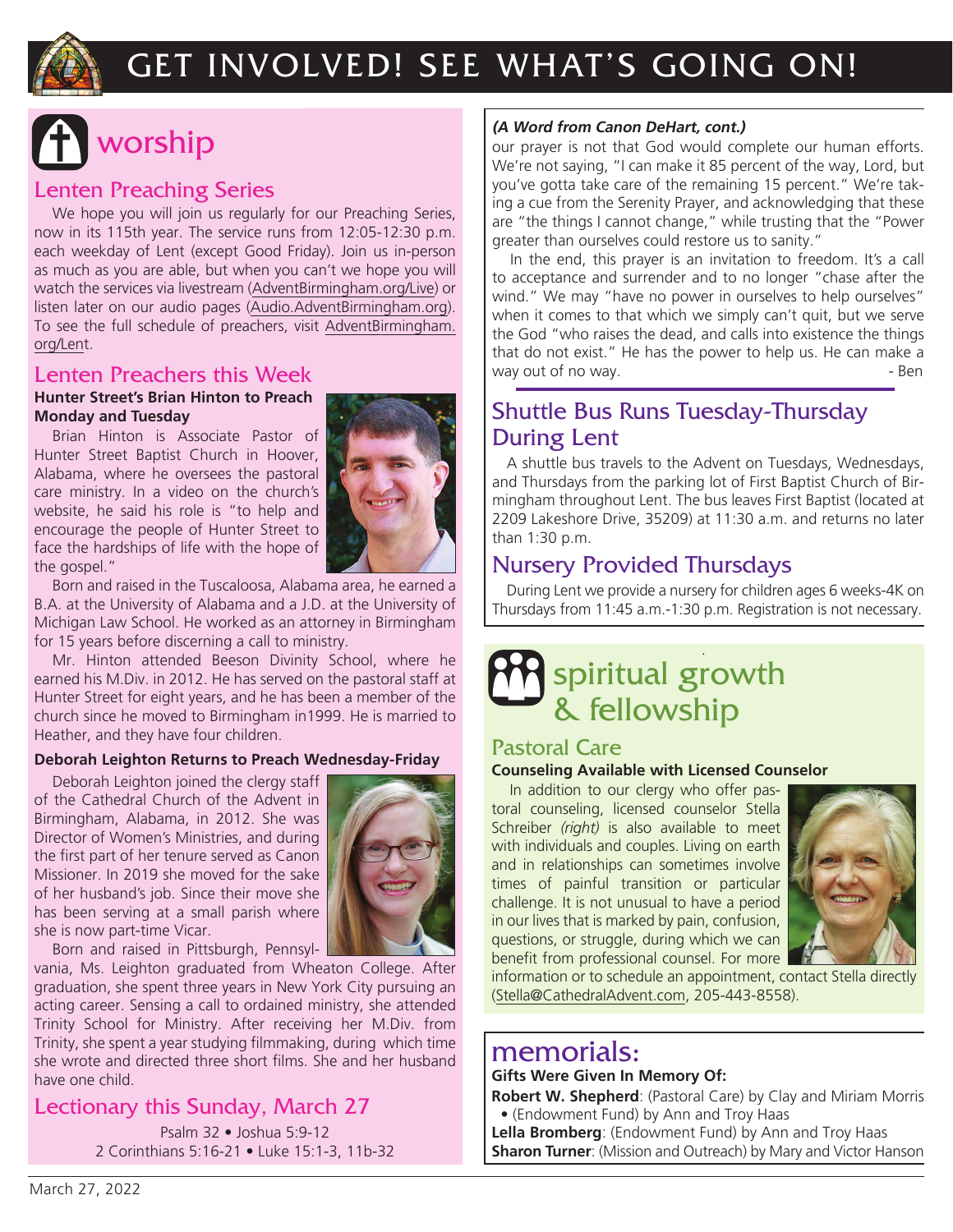## spiritual growth & fellowship

### Women's Ministries

### **Deborah Leighton to Speak March 30**

Our beloved Deborah Leighton will speak to Advent women Wednesday, March 30, 7:00 p.m. at the home of Deborah Fisher (4020 Lenox Road, 35213). She will speak on *God's Wisdom in the Midst of Conflict*, drawing from the wisdom literature in Scripture. Deborah served as Canon Missioner and Director of Women's Ministries at the Advent from 2012-2019. She will preach in our Lenten series March 30-April 1 *(see story on page 2)*.

Your friends are welcome, but we need a headcount. Please register at AdventBirmingham.org/Women to let us know you can come.

### **Women's Retreat: Save the Date!**

Due to Children's Harbor extending its camp schedule through October, our Women's Retreat will move from late August 2022 to February 3-5, 2023. Our speaker will be former Advent Co-Director of Christian Education and 2021 Lenten preacher Lisa Wheeler. Lisa currently serves as Deacon and Assistant to the Dean at Church of the Apostles in Columbia, South Carolina. Please mark your calendars, invite your friends, and plan to join us! Contact Leslie Housman (Leslie@CathedralAdvent.com) for more information.

### Young Adults' Ministry

### **First-Ever Young Adult Retreat Coming in April**

All young adults are invited to join us for our first-ever Advent Young Adult Retreat Friday-Sunday, April 22-24, in Monteagle, Tennessee. Come enjoy a weekend of rest, fellowship, and talks from Ben DeHart, the Advent's Canon for Parish Life. Cost is only \$20! Register at AdventBirmingham.org/ YoungAdults. Questions? Contact Rebecca Lankford (Lankford @CathedralAdvent.com).

### Youth Ministry

### **Jr. High: RYM Retreat Coming this Summer**

All rising 7th-9th graders are invited to the Junior High youth group trip to the annual RYM retreat, set for June 27-July 1 at the Laguna Beach Christian Retreat Center in Panama City Beach, Florida. It's always a great time of fellowship, growth, and fun. Contact Tucker Fleming (Tucker@CathedralAdvent. com) for more information about the trip and how to sign up.

### **Sr. High: Summer Trip Set for June 19-22**

Senior High youth will travel to Waynesville, North Carolina, for a summer mountain get-away Sunday-Wednesday, June 19- 22. We will swim, hike, rest, and taste the goodness of being with God in Christian fellowship. Students will not want to miss this! Lucy Kate Green will email a registration link each week. Contact Lucy Kate (LucyKate@CathedralAdvent.com) for more information.



## Advent Theological Lecture Series

### **Series to Return with Ephraim Radner April 4**

The Advent Theological Lecture Series returns Monday, April 4, when Mark Gignilliat will engage Ephraim Radner *(right)* in a conversation entitled *From the Cradle to the Grave: Living, Dying, and the Arc of Our Lives.* Drawing from Dr. Radner's book *A Time to Keep: Theology, Mortality, and the Shape of Human Life*, the conversation will be at Cranmer House (2814 Linden Avenue, 35209) from 7:00-8:30 p.m.



One of our Lenten preachers this year, Dr. Radner is Professor of Historical Theology at Wycliffe College in Toronto. Before his appointment at Wycliffe, he served as the Rector of a parish in Colorado and as a missionary in Burundi and Haiti. Widely respected and read, he is the author of several books and innumerable articles.

Please feel free to invite friends or others who might be interested. We hope you will join us.

### Vacation Bible School 2022

### **VBS Registration Now Open**

Vacation Bible School will be held at the Advent Monday-Thursday, June 6-9, 9:00 a.m.-noon for 3K through 6th grade. The theme this year is *Monumental: Celebrating God's Greatness*. Children will experience the love of Jesus and grow in his word and gospel while having a blast with friends and leaders! 4th-6th graders will have a separate "older kid" VBS held during the same dates/times.

Children must have turned 3-years-old by September 1, 2021, and be potty trained. Register at AdventBirmingham. org/VBS2022. For more information, contact Tara Davis (Tara@ CathedralAdvent.com).

### **We Are Seeking VBS Volunteers**

Vacation Bible School 2022 will happen at the Advent June 6-9. Each day of VBS requires approximately 50 volunteers! Our hope and prayer is to have an intergenerational group of volunteers so children and volunteers can form relationships with new and different types of people. We have a vast array of roles to fill and can find a great fit for each volunteer. If you would like to volunteer some or all days, or have questions, contact Gunter Owens (Gunter@CathedralAdvent.com).

**Pastoral Notice:** If you are going into the hospital, have need of prayer or counsel, or have a family member unable to attend church, please call the Pastoral Care Office at 205-226-3500.

**Advent House:** Intercessory prayer is on-going at Advent House. If you would like to schedule a prayer session, please call Kathy Logue at 205-410-4622.